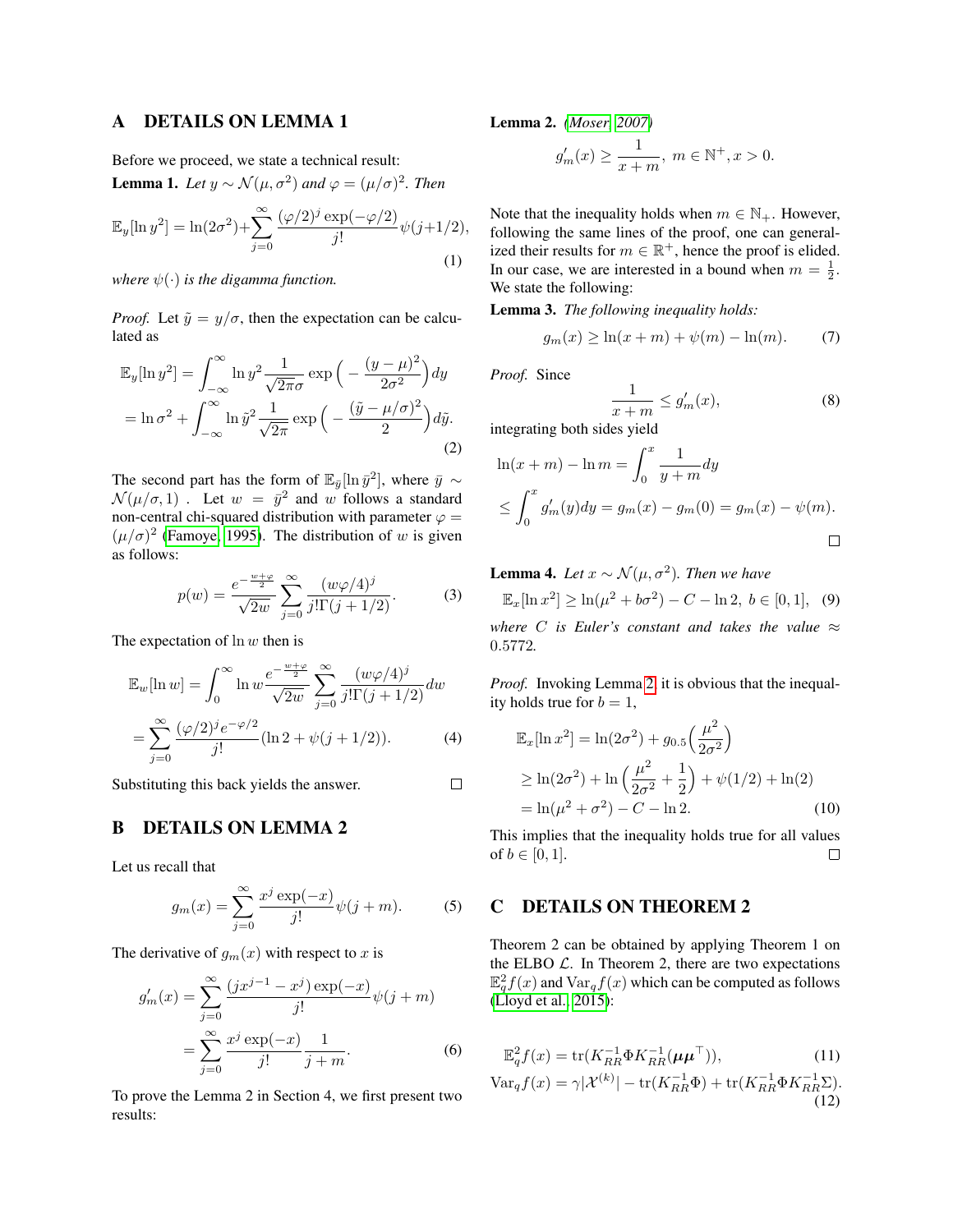<span id="page-1-3"></span>

Figure 1: Synthetic Data Set. Comparison of performance of GP3, GP4C and LocalEM in terms of  $\mathcal{L}_{\text{test}}$ , MISE and T when varying the ratio of training subjects and the test set is the same. For MISE and the computation time, the 0.25 and 0.75 quantiles of the statistics in 40 experiments are shown with error bars. All methods benefit from the increase of the number of training subjects. The computation time of GP3 and GP4C grow linearly with the increase of the number of training subjects.

## D TEST LIKELIHOOD OF GP4C and GP3

Recall that during the sth trial, the test likelihood is

$$
\mathcal{L}_{\text{test}}(s) \stackrel{\Delta}{=} \ln \int p(\mathcal{D}_{\text{test}}^{(s)} | f) p(f | \mathcal{D}_{\text{train}}^{(s)}) df
$$

$$
\approx \ln \frac{1}{U} \sum_{u=1}^{U} p(\mathcal{D}_{\text{test}}^{(s)} | f^{(s,u)})
$$
(13)

$$
= \ln \sum_{u=1}^U \exp \left( \ln p(\mathcal{D}_{\text{test}}^{(s)} | f^{(s,u)}) \right) - \ln U
$$
  
\n
$$
= \ln \sum_{u=1}^U \exp \left( \sum_{k=1}^{K_{\text{test}}} \sum_{i=1}^{N_k} \left( m_i^{(k)} \ln r_{ik}^{(s,u)} - \ln(m_i^{(k)}!) \right) \right)
$$
  
\n
$$
= \sum_{k=1}^{K_{\text{test}}} \int \left( f^{(s,u)}(x) \right)^2 dx \right) - \ln U. \tag{14}
$$

$$
-\sum_{k=1}^{\infty}\int_{\mathcal{X}^{(k)}}\left(f^{(s,u)}(x)\right)^2dx\Big)-\ln U.\tag{14}
$$

In the above derivation, we use

$$
f^{(s,u)} \sim \mathcal{N}(\mu^{(s)}, \Sigma^{(s)}),\tag{15}
$$

$$
r_{ik}^{(s,u)} = \int_{\mathcal{X}_i^{(k)}} \left( f^{(s,u)}(x) \right)^2 dx. \tag{16}
$$

We can calculate the test likelihood for each subject sim-ilarly. In Equation [\(13\)](#page-1-0), we draw  $U = 50$  samples of the function  $f^{(s,u)}$  from the variational distribution  $q^{(s)}(f)$ on a vector of 3001 evenly-spaced points on  $X$  and we approximate points at an arbitrary position on  $X$  with the linear interpolation. The log-exp-sum trick is used to calculate the  $\mathcal{L}_{\text{test}}(s)$ . We calculate all integrals in  $p(\mathcal{D}^{(s)}_{\text{test}}|f)$  using Simpson's rule with 501 evenly-spaced points.

In Equation [\(14\)](#page-1-1), the term  $\sum_k \sum_i \ln(m_i^{(k)}!)$  can be extracted out and treated as a constant.  $\frac{1}{1}$  $\frac{1}{1}$  $\frac{1}{1}$ 

# E ADDITIONAL SYNTHETIC EXPERIMENTS

### <span id="page-1-0"></span>E.1 THE DEPENDENCE OF THE LIKELIHOOD ON THE NUMBER OF INTERVALS

The likelihood of the panel count data for the  $k$ th subject depends on the disjoint intervals  $\{\mathcal{X}_i^{(k)}\}_{i=1}^{N_k}$ , where  $\bigcup \mathcal{X}_i^{(k)} = \mathcal{X}^{(k)}$ . One phenomenon is that as the number of disjoint intervals  $N_k$  increases, the likelihood tends to decrease. This is because as we use finer disjoint intervals, we are less uncertain about the position of the time-stamps.

<span id="page-1-1"></span>We conduct an experiment to show this phenomenon. First we draw a time-sequence from the intensity function  $\lambda(t) = 5$  on  $\mathcal{X} = [0, 60]$  and then censor the timesequence using  $N$  disjoint intervals. We vary the number of disjoint intervals and calculate the likelihood of the generated panel count data set. The result is given in Figure [2.](#page-2-0) We see that the logarithm of the likelihood decreases with the increase of the number of intervals.

### E.2 RATIO OF THE TRAINING OBJECTS

We vary the number of training subjects by adjusting the ratio relative to full training subjects. We expect all methods will benefit from the increase of the training

<span id="page-1-2"></span><sup>&</sup>lt;sup>1</sup>In first versions of this paper, we omitted the constant term. However, to compute the standard deviations of the test likelihood and fairly compare the test likelihood among all algorithms, we add back the constant term in the final version.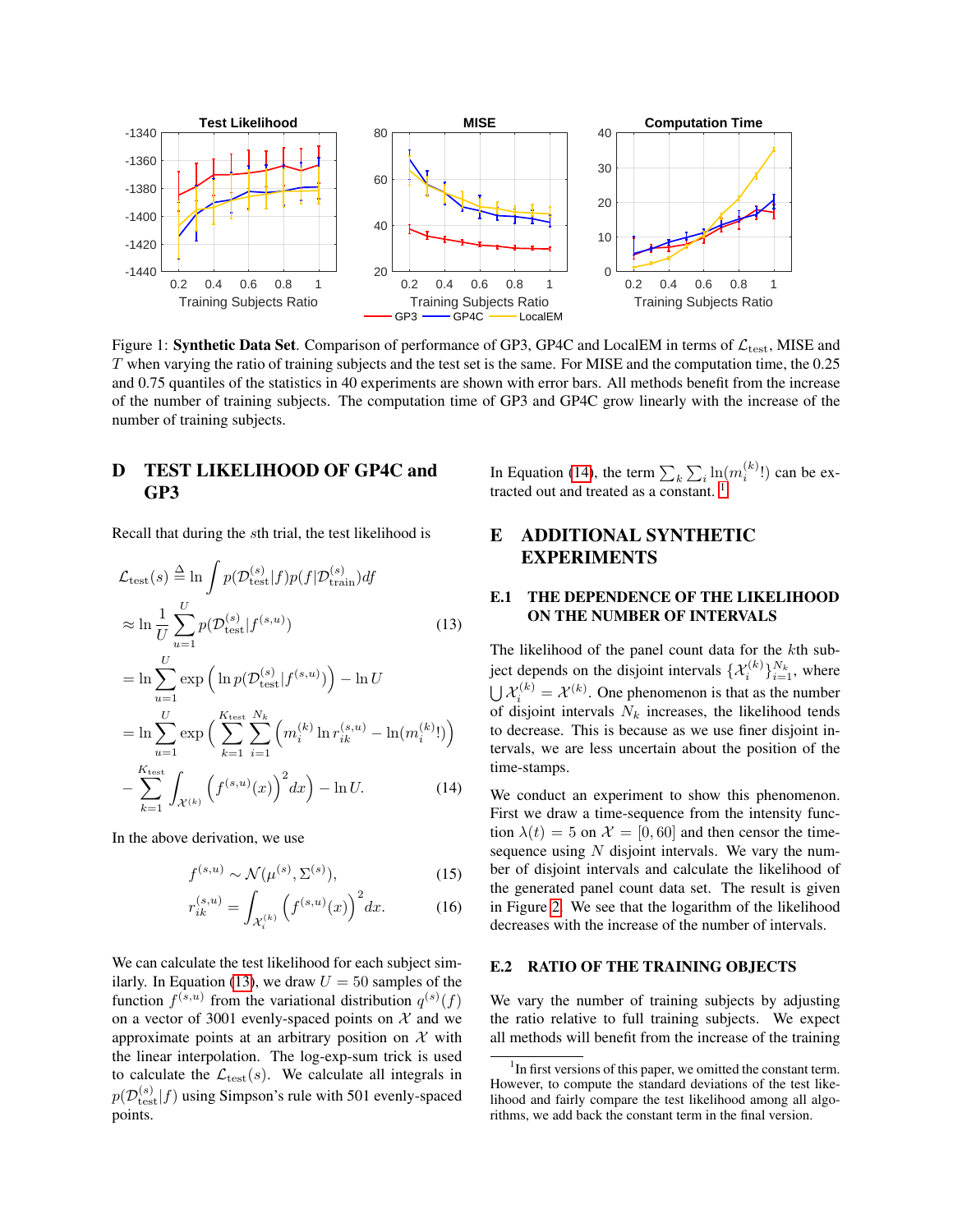<span id="page-2-0"></span>

Figure 2: The logarithm of the likelihood of the same time-sequence when varying the number of disjoint intervals. As more disjoint intervals are used, the logarithm of the likelihood decreases. Even for the same number of disjoint intervals, the logarithm of the likelihood has a large variance.

subjects.

The result for the Synthetic A data set is given in Figure [1.](#page-1-3) We see that all three methods benefit from the increase of the number of training subjects. The computation time of GP3 and GP4C grow linearly with the increase of the number of training subjects but LocalEM grows more rapidly.

### E.3 THE DEPENDENCE OF THE COMPUTATION TIME ON THE SIZE  $\bar{N}$

The computational complexity of LocalEM during one iteration is  $\mathcal{O}(\bar{N}^2 \bar{M}^2)$  while for GP4C it is  $\mathcal{O}(NM^3)$ , where N and  $\overline{N}$  denote the number of different intervals in the data set and the size of the merged set  $X$ . We conduct an experiment to show the influence of the size  $\bar{N}$ .

We generate  $U = 70$  subjects from the same intensity function  $\lambda(t) = h_1(t)$ , which is the same as Synthetic A data set. We generate the corresponding panel count data set by censoring each subject with 10 intervals. Then we vary the number of  $\bar{N}$  by rounding each end point to the next smaller integer with the probability  $p_0$ . As  $p_0$  get larger, more end points are rounded and the value of  $\overline{N}$ decreases. The experiment result is given in Figure [3.](#page-2-1) We see that the number  $\overline{N}$  decreases linearly with the probability  $p_0$  and computational time decreases much more faster. We can conclude that when the probability  $p_0$  is small and the number of duplicates is large, LocalEM is less efficient than GP4C.

<span id="page-2-1"></span>

Figure 3: Synthetic A Data Set. Comparison of the computation time of GP4C and LocalEM algorithms. LocalEM algorithm achieves a worse computation time as the probability  $p_0$  gets smaller.

# F A BRIEF DESCRIPTION OF THE REAL-WORLD DATA SET

[Sun and Zhao](#page-4-3) [\(2016\)](#page-4-3) provided three panel count data sets. A brief introduction can be found as follows.

Nausea data set. This data set contains the visiting times from 113 patients during 52 weeks. The panel count data were obtained by recording the reported count of vomits from each patient between two subsequent visits. Patients were divided into two groups, which are the treatment group (65 patients) and the placebo group (48 patients). We denote the two groups as the Nausea A (Na-A) and B (Na-B) sets.

Bladder cancer data set. This data set arises from a bladder cancer study conducted by the Veterans Administration Cooperative Urological Research Group. It records the counts of new tumors that occurred between subsequent visits from 85 patients during 53 weeks, who were divided into the placebo group (47 patients) and the treatment group (38 patients). We denote the two groups as the Bladder A (Bl-A) and B (Bl-B) sets.

Skin cancer data set. This data set was recorded during a skin cancer experiment conducted by the University of Wisconsin Comprehensive Cancer Center and the numbers of new skin cancers of two different types between two subsequent visits from 290 patients were recorded during five years. The visiting time was recorded in the form of days since the first visit and we divided the days by 30. Patients were divided into treatment and placebo groups. We denote the four groups from two types of cancer as the Skin A (Sk-A), Skin B (Sk-B), Skin C (Sk-C) and Skin D (Sk-D) sets.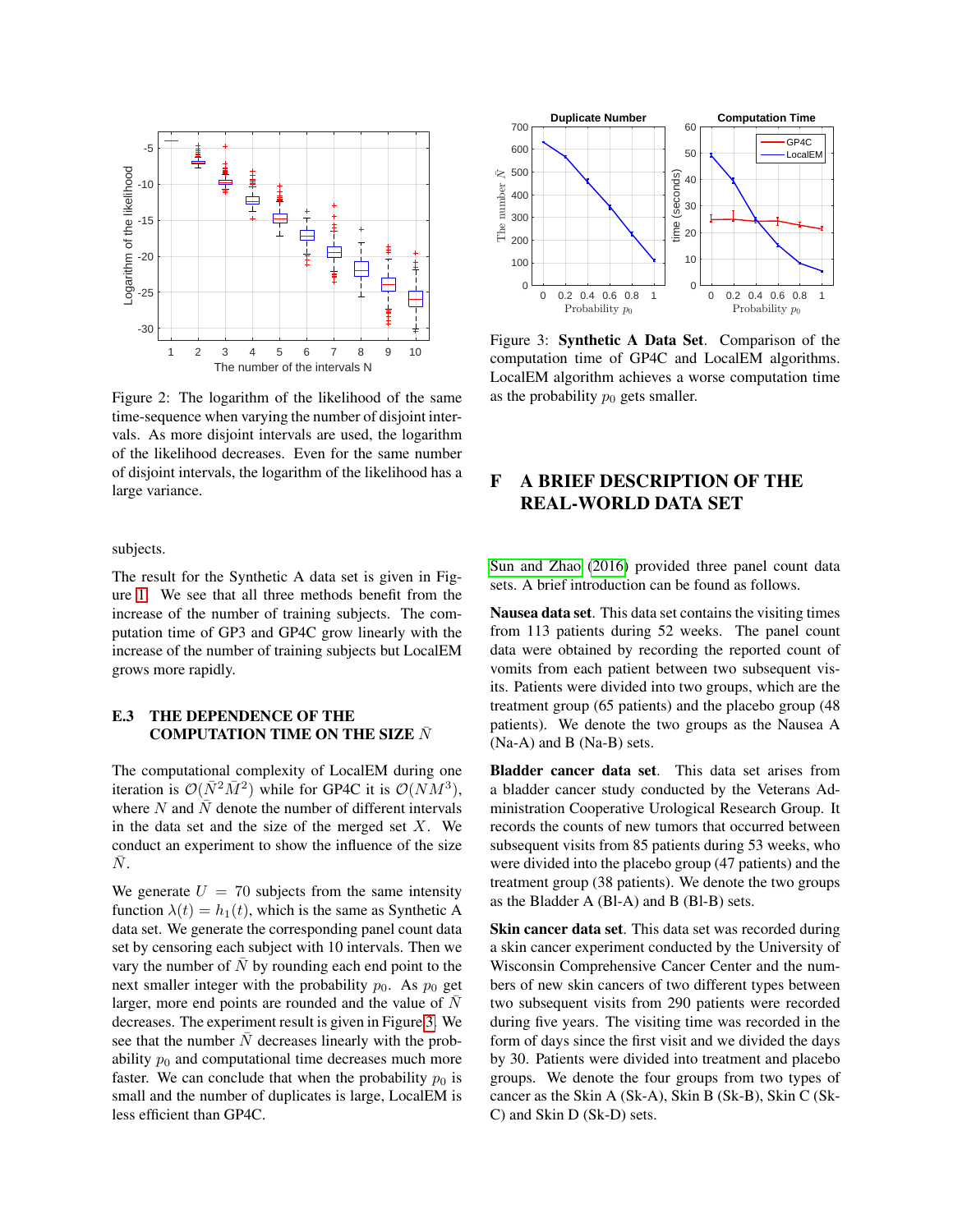<span id="page-3-1"></span>

Figure 4: Bladder Cancer Data Set. Inferred intensity function by the LocalEM and GP4CW methods. For GP4CW, a 75% credible interval is given by dotted lines.

# G GP4C MODEL WITH INDIVIDUAL WEIGHT

#### G.1 MODEL

It is practical to assume that the  $k$ 'th subject has an individual weight parameter  $v_k$  multiplied to the basic intensity function, because in traditional panel count data sets, each subject is a patient whose personal information, such as age, is not the same and the count data from each patient may vary greatly. Such a modification is called the unobservable independent random effects in [Cook and Lawless](#page-4-4) [\(2007\)](#page-4-4). In the simplest case, we consider the following model for the underlying intensity function:

$$
\lambda_k(x) = v_k f^2(x), \ f \sim \mathcal{GP}(g(x), \kappa(x, x')), \qquad (17)
$$

where  $v_k \in \mathbb{R}^+$  is a deterministic and positive real number. The likelihood is as follows.

$$
p(\mathcal{D}, f) = \Big[ \prod_{k=1}^{K} p(\boldsymbol{d}_k | \lambda(x); v_k) \Big] p(f; g, \kappa). \tag{18}
$$

We call this model GP4C model with individual Weight (GP4CW).

We can further generalize this model by assuming that the intensity function of the  $k$ 'th subject is a linear combination of basis intensity functions [\(Lloyd et al., 2016\)](#page-4-5) and the mixture weights are also deterministic.

### G.2 INFERENCE

The inference of GP4CW is almost the same as GP4C. We only need to modify GP4C by adding the inference of

<span id="page-3-0"></span>

Figure 5: Bladder A Data Set. An illustration of the panel count data in the test set (Left) and the test likelihood from GP4CW and LocalEM of each subject (Right). GP4CW mainly outperforms LocalEM on two subjects whose numbers of newly-occurred cancers are large (No. 12 and 15).

the point estimate of  $v_k$  in M-step of the vEM framework as follows.

$$
\upsilon_k = \max\left\{\epsilon, \frac{\sum_{i=1}^{N_k} m_i^{(k)}}{\int_{\mathcal{X}^{(k)}} \mathbb{E}_q[f^2(x)]dx}\right\},\qquad(19)
$$

where  $\epsilon = 10^{-6}$  is a small number to guarantee the positiveness of  $v_k$ .

### G.3 EXPERIMENT ON THE REAL WORLD DATA SET

On the three real world data sets. The test likelihood  $\mathcal{L}_{\text{test}}$  and the computation time T are given in Table [1.](#page-4-6) We also plot the test likelihood of each subject and the inferred intensity function from GP4CW in Figures [5](#page-3-0) and [4.](#page-3-1) We can notice that GP4CW provides more accurate estimation on the patient No. 12 and No. 15.

# H AN EXPERIMENT TO REDUCE THE STANDARD DEVIATION ON THE REAL WORLD DATA SET

In each trial, we randomly split the whole data set into two halves  $\mathcal{D}_{\text{train}}$  and  $\mathcal{D}_{\text{test}}$ , one for training and the other for testing. However, as is introduced in Appendix E.1, if the subjects in  $\mathcal{D}_{\text{test}}$  do not share the same time window and the same set of censoring intervals, the test likelihood  $\mathcal{L}_{\text{test}}^{(1)}$  will vary greatly from subject to subject. To reduce the large standard deviation caused by different random splits, we perform another round of training for each split, we train on  $\mathcal{D}_{\text{test}}$  and calculate the test likelihood on the  $\mathcal{D}_{\text{train}}$ . The test likelihood is denoted